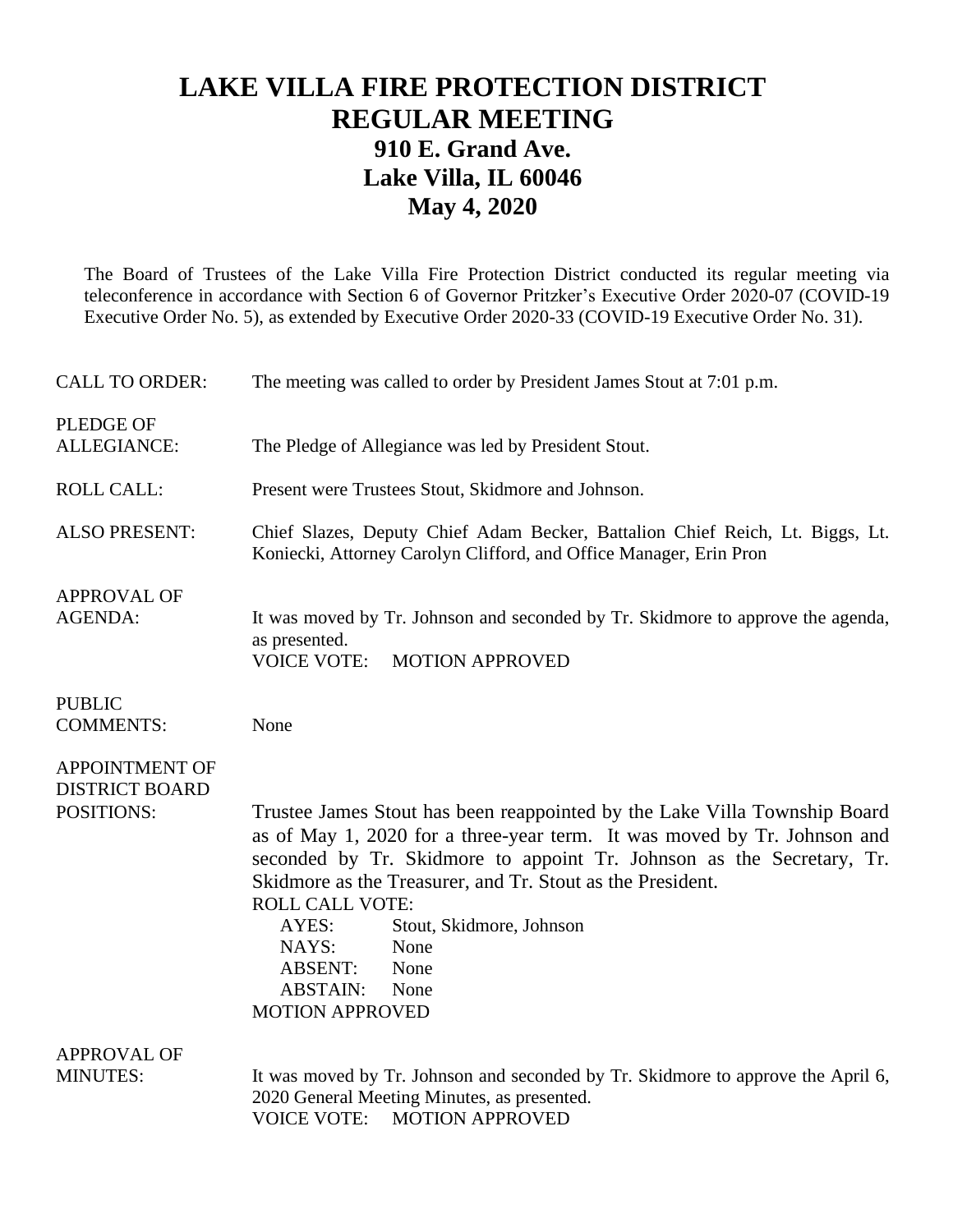It was moved by Tr. Skidmore and seconded by Tr. Johnson to approve the April 20, 2020 Special Meeting Minutes (Open Session), as presented. VOICE VOTE: MOTION APPROVED

It was moved by Tr. Skidmore and seconded by Tr. Stout to approve and release the April 20, 2020 Special Meeting Minutes (Closed Session), as presented. VOICE VOTE: MOTION APPROVED

## TREASURER'S REPORT

| Approval:                               | Tr. Skidmore read the Treasurer's report from April 30, 2020 with total assets of<br>\$8,038,581.82. It was moved by Tr. Johnson and seconded by Tr. Stout to approve<br>the Treasurer's report, as presented.<br><b>ROLL CALL VOTE:</b>                                                               |
|-----------------------------------------|--------------------------------------------------------------------------------------------------------------------------------------------------------------------------------------------------------------------------------------------------------------------------------------------------------|
|                                         | Stout, Skidmore, Johnson<br>AYES:                                                                                                                                                                                                                                                                      |
|                                         | None<br>NAYS:<br><b>ABSENT:</b><br>None                                                                                                                                                                                                                                                                |
|                                         | ABSTAIN:<br>None                                                                                                                                                                                                                                                                                       |
|                                         | <b>MOTION APPROVED</b>                                                                                                                                                                                                                                                                                 |
| Payment of Bills:                       | It was moved by Tr. Johnson and seconded by Tr. Stout to approve the May 2020<br>bills to be paid in the amount of \$410,077.28, as read by Tr. Skidmore.<br><b>ROLL CALL VOTE:</b>                                                                                                                    |
|                                         | AYES:<br>Stout, Skidmore, Johnson                                                                                                                                                                                                                                                                      |
|                                         | None<br>NAYS:                                                                                                                                                                                                                                                                                          |
|                                         | ABSENT:<br>None<br><b>ABSTAIN:</b><br>None                                                                                                                                                                                                                                                             |
|                                         | <b>MOTION APPROVED</b>                                                                                                                                                                                                                                                                                 |
| <b>OLD BUSINESS</b>                     |                                                                                                                                                                                                                                                                                                        |
| 2020/2021 Annual<br>Budget:             | The Budget Hearing will take place at the June Meeting and the announcement was<br>published in the News Sun on April 28, 2020. A Budget Workshop will be<br>scheduled with the Board of Trustees before the June meeting.                                                                             |
|                                         |                                                                                                                                                                                                                                                                                                        |
| Lake Villa Firefighter's<br>Association | The Lake Villa Firefighter's Association officially dissolved April 30, 2020. Corkill<br>Insurance has insured all property that was inherited from the Association.                                                                                                                                   |
| <b>NEW BUSINESS</b>                     |                                                                                                                                                                                                                                                                                                        |
| 2019/2020 Audit:                        | Field work will take place the week of June 22, 2020. It was moved by Tr. Stout and<br>seconded by Tr. Skidmore to approve the Lauterbach & Amen engagement letters,<br>pending attorney revisions.<br>AYES:<br>Stout, Skidmore, Johnson<br>NAYS:<br>None<br><b>ABSENT:</b><br>None<br><b>ABSTAIN:</b> |
|                                         | None<br><b>MOTION APPROVED</b>                                                                                                                                                                                                                                                                         |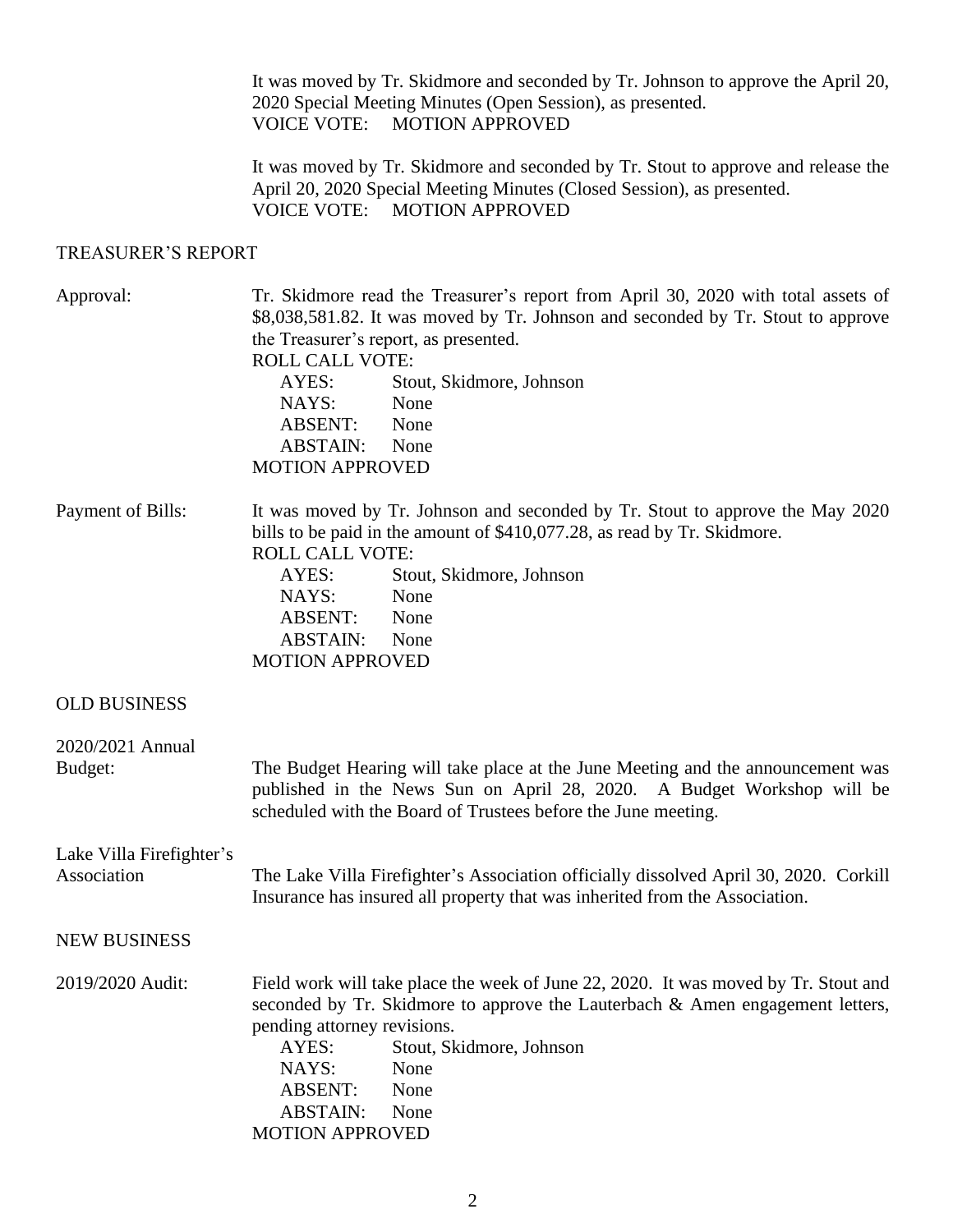| Fire Chief Contract:               | It was moved by Tr. Johnson and seconded by Tr. Skidmore to approve the 3-year<br>Fire Chief contract as presented.<br><b>ROLL CALL VOTE:</b><br>AYES:<br>Stout, Skidmore, Johnson<br>NAYS:<br>None<br>ABSENT:<br>None<br><b>ABSTAIN:</b><br>None<br><b>MOTION APPROVED</b>                                                                                                                                                                                                                    |
|------------------------------------|------------------------------------------------------------------------------------------------------------------------------------------------------------------------------------------------------------------------------------------------------------------------------------------------------------------------------------------------------------------------------------------------------------------------------------------------------------------------------------------------|
| <b>Administrative Personnel</b>    |                                                                                                                                                                                                                                                                                                                                                                                                                                                                                                |
| Annual Pay Increase:               | It was moved by Tr. Johnson and seconded by Tr. Skidmore to approve the 3%<br>salary increase for Deputy Chief Adam Becker.<br><b>ROLL CALL VOTE:</b><br>Stout, Skidmore, Johnson<br>AYES:<br>NAYS:<br>None<br><b>ABSENT:</b><br>None<br><b>ABSTAIN:</b><br>None<br><b>MOTION APPROVED</b><br>It was moved by Tr. Johnson and seconded by Tr. Skidmore to approve the \$1.00 per<br>hour increase for Office Manager, Erin Pron<br><b>ROLL CALL VOTE:</b><br>AYES:<br>Stout, Skidmore, Johnson |
|                                    | NAYS:<br>None<br>ABSENT:<br>None<br>ABSTAIN:<br>None<br><b>MOTION APPROVED</b>                                                                                                                                                                                                                                                                                                                                                                                                                 |
| <b>Station 1 IDOT</b><br>Easement: | Chief Slazes informed the Board of the IDOT Easement information that was<br>received last week. It will be sent to Attorney Joe Miller for review.                                                                                                                                                                                                                                                                                                                                            |
| Park Ave. TIF Property:            | Chief Slazes informed the Board that the Village of Lake Villa would like to extend<br>the TIF borders. Chief Slazes will attend a meeting with the Village regarding this<br>project.                                                                                                                                                                                                                                                                                                         |
| Fire Prevention Bureau:            | Lt. Justin Biggs presented a Plan Review process to the Board.<br>It was moved by Tr. Stout and seconded by Tr. Johnson to proceed with Brycer<br>services upon attorney review.<br><b>ROLL CALL VOTE:</b><br>AYES:<br>Stout, Skidmore, Johnson<br>NAYS:<br>None<br><b>ABSENT:</b><br>None<br><b>ABSTAIN:</b><br>None<br><b>MOTION APPROVED</b>                                                                                                                                                |